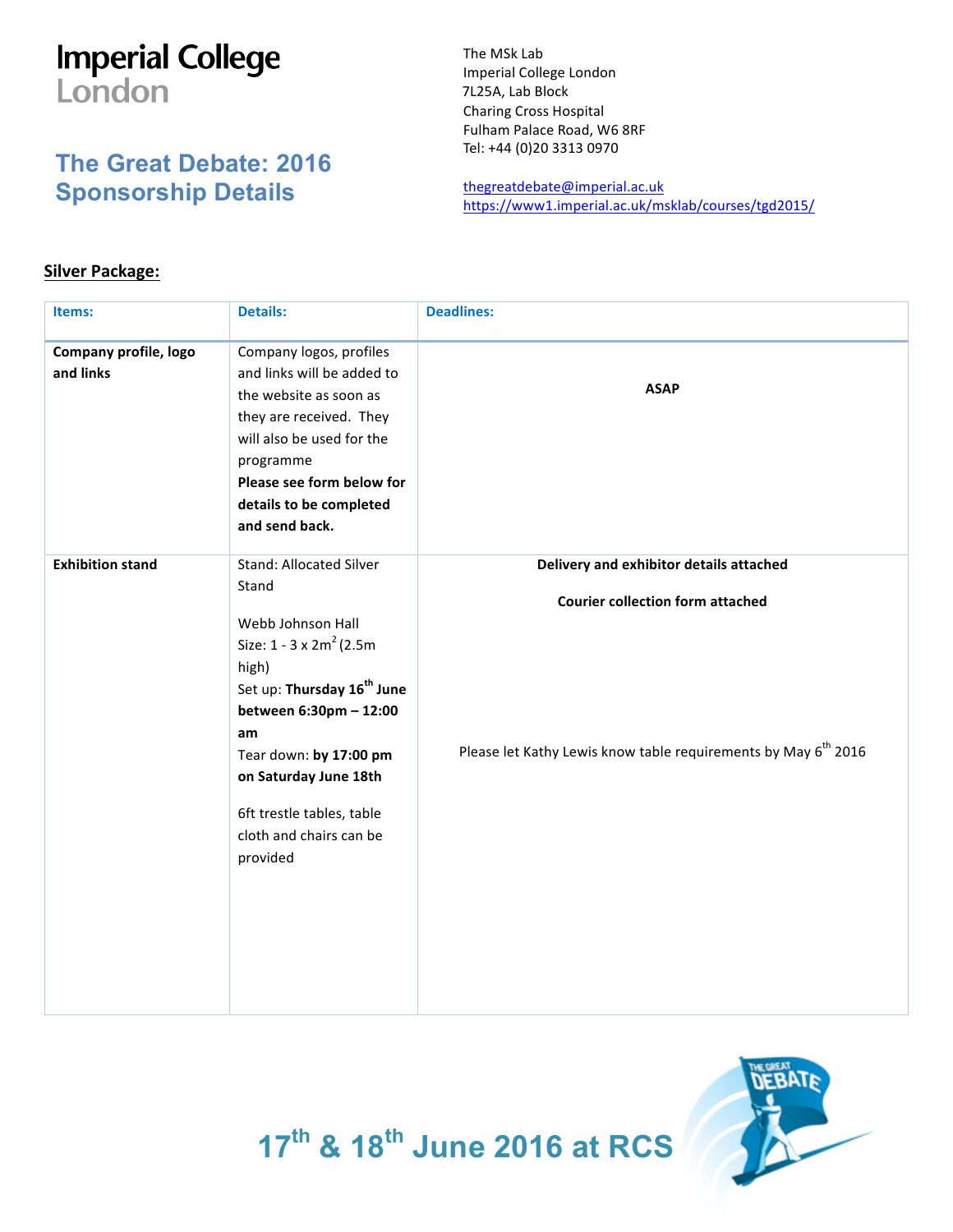| Passes - Delegate         | # of delegate passes                                                                  | Delegate passes can be purchased on:                                                        |
|---------------------------|---------------------------------------------------------------------------------------|---------------------------------------------------------------------------------------------|
|                           | included: 1                                                                           | https://registrations.formstack.com/forms/greatdebate registration form                     |
|                           | Extra passes can be<br>purchased for: £125 per                                        | using company specific code for each free delegate                                          |
|                           | day                                                                                   | Addition delegate passes can also be purchase on by following that link                     |
|                           | Additional dinner tickets<br>can purchased for: £85                                   | Please purchase passes by May 2nd                                                           |
| <b>Passes - Exhibitor</b> | # of exhibitor passes<br>included: 2                                                  | Names, title and position required by: 13 <sup>th</sup> May 2016                            |
|                           | Extra passes can be<br>purchased for: £95 (this<br>will included lunch)               | Please send quantity and registration information to Kathy Lewis by: May<br>2 <sub>nd</sub> |
|                           | Additional dinner tickets<br>can be purchased for: £85                                |                                                                                             |
|                           | Please note that exhibitions<br>cannot attend other company<br>sessions and breakouts |                                                                                             |

If you have any queries about the details above, please do not hesitate to contact me. I look forward to hearing from you.

Kathy Lewis

Event Organiser Phone: 020 3313 0970 Email: Kathy.lewis@imperial.ac.uk



**17th & 18th June 2016 at RCS**